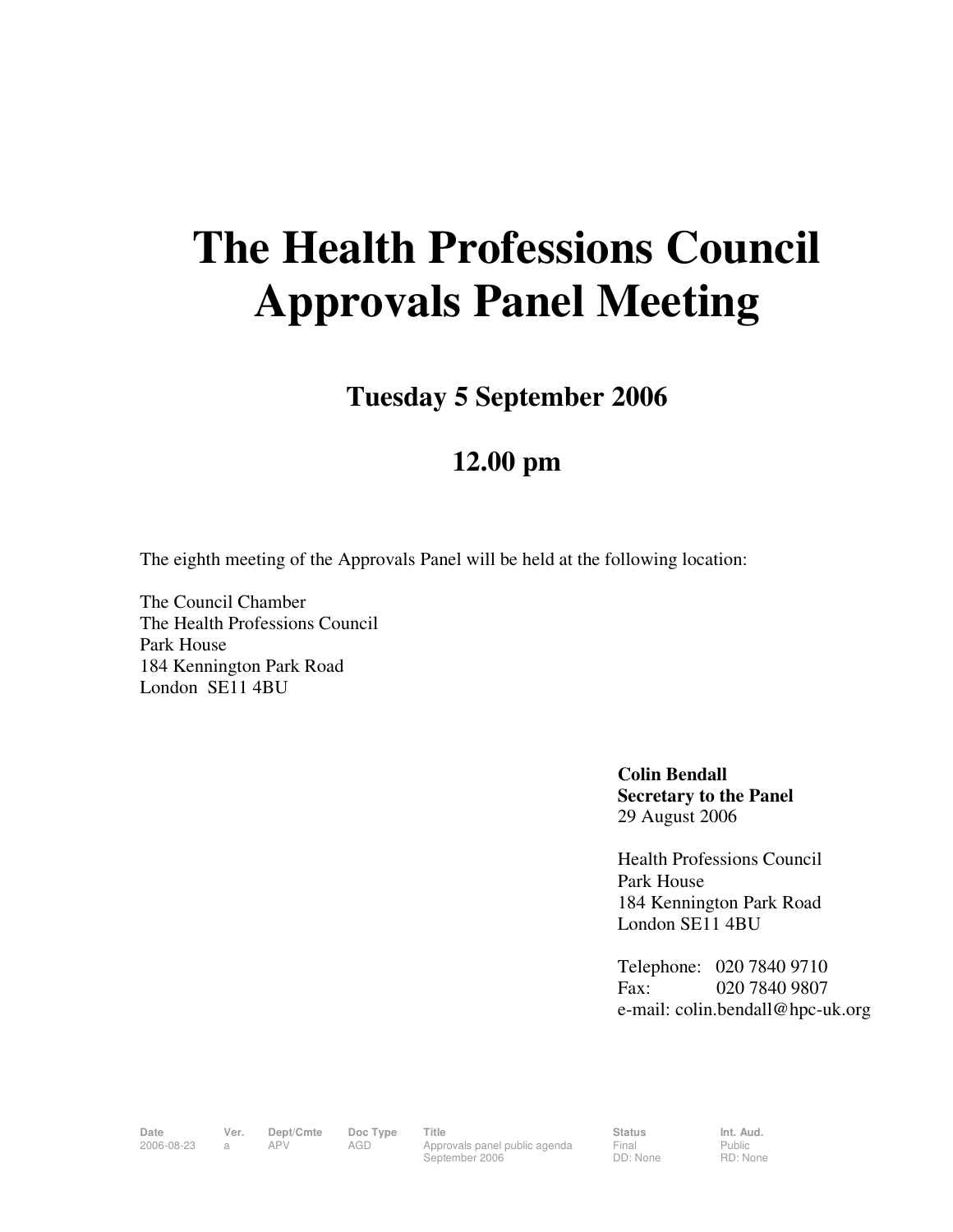|                                      | <b>Agenda – Open to Members of the Public</b>                                                                    |                                |
|--------------------------------------|------------------------------------------------------------------------------------------------------------------|--------------------------------|
| 1.                                   | <b>Appointment of Panel Chairman</b><br>From Colin Bendall - Secretary to the Panel                              | Enclosure 1<br>Paper AP 51/06  |
| 2.                                   | <b>Approval of Agenda</b>                                                                                        | Verbal                         |
| 3.                                   | Minutes of the Approvals Panel held on 11 July 2006<br>From Colin Bendall - Secretary to the Panel               | Enclosure 2<br>Paper AP 52/06  |
| 4.                                   | <b>Matters Arising</b><br>From Colin Bendall - Secretary to the Panel                                            | Enclosure 3<br>Paper AP 53/06  |
| <b>Items for Discussion/Approval</b> |                                                                                                                  |                                |
| $\overline{5}$ .                     | <b>Visitors' Reports</b><br>From Abigail Creighton - Education Manager                                           | Enclosure 4<br>Paper AP 54/06  |
| 6.                                   | <b>Visitors' Report and Programme Approval</b><br>From Abigail Creighton - Education Manager                     | Enclosure 5<br>Paper AP 55/06  |
| 7.                                   | <b>Programme Approval</b><br>From Abigail Creighton - Education Manager                                          | Enclosure 6<br>Paper AP 56/06  |
| 8.                                   | Minor/Major Change: Master of Nutrition - University of Nottingham<br>From Abigail Creighton - Education Manager | Enclosure 7<br>Paper AP 57/06  |
| 9.                                   | <b>Major/Minor Changes</b><br>From Abigail Creighton - Education Manager                                         | Enclosure 8<br>Paper AP 58/06  |
| 10.                                  | <b>HPC Annual Monitoring Audits for Approval</b><br>From Abigail Creighton - Education Manager                   | Enclosure 9<br>Paper AP 59/06  |
| 11.                                  | <b>HPC Annual Monitoring Audits for Approval: 2</b><br>From Abigail Creighton - Education Manager                | Enclosure 10<br>Paper AP 60/06 |
| 12.                                  | <b>HPC Annual Monitoring Audits for Agreement</b><br>From Abigail Creighton - Education Manager                  | Enclosure 11<br>Paper AP 61/06 |
| <b>Items to Note</b>                 |                                                                                                                  |                                |
|                                      | None.                                                                                                            |                                |
| <b>Items for Information</b>         |                                                                                                                  |                                |
|                                      | None.                                                                                                            |                                |
| 13.                                  | <b>Any Other Business</b><br>Previously Notified to and Agreed by the Chairman                                   |                                |
| 14.                                  | Date and time of the next meeting<br>The next meeting will be held on Tuesday 10 October 2006                    |                                |

**Date Ver. Dept/Cmte Doc Type Title Status Status Status**<br>2006-08-23 a APV AGD Approvals panel public agenda Final 2006-08-23 a APV AGD Approvals panel public agenda September 2006

Final DD: None Public RD: None